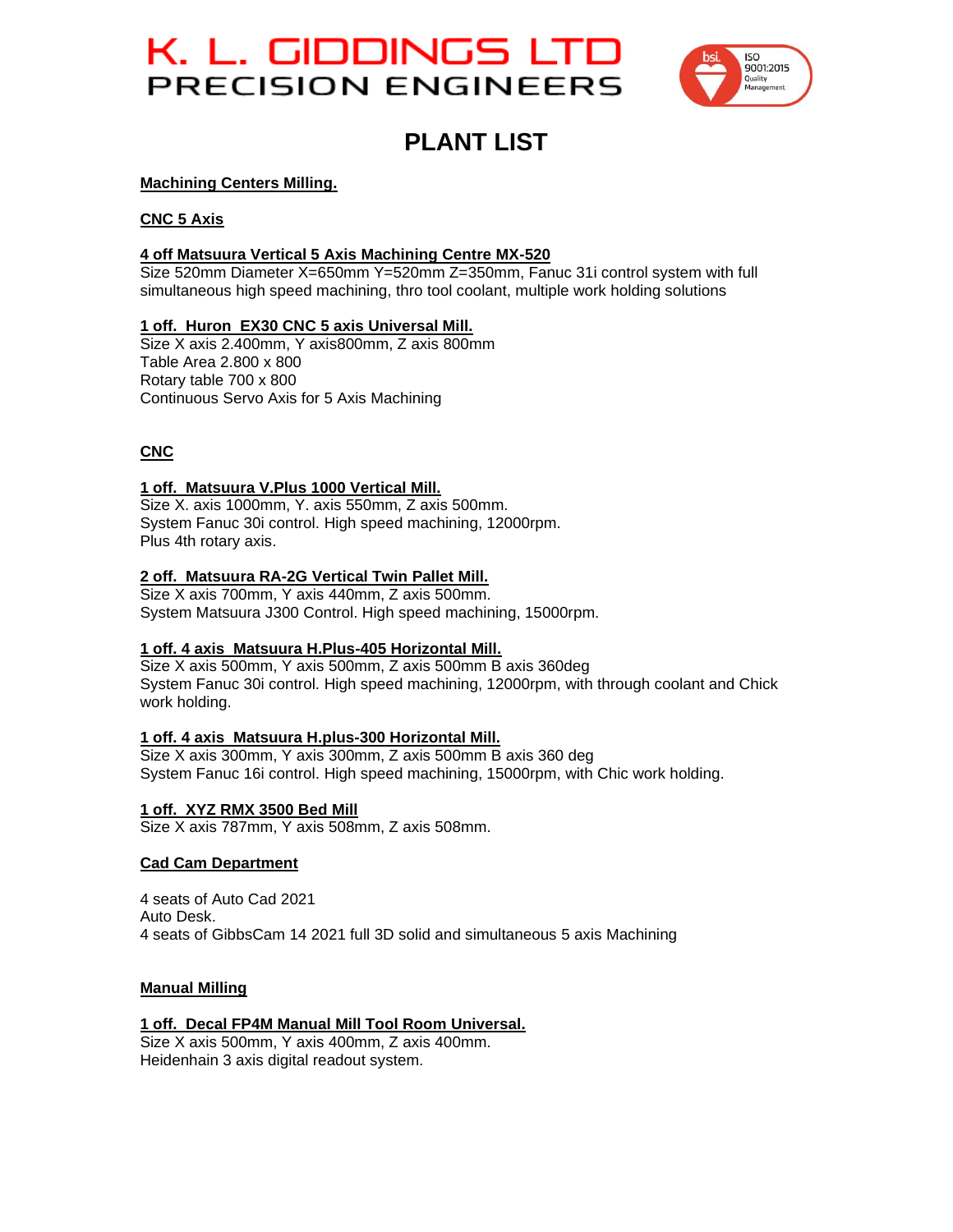## **Turning**

## **CNC**

#### **1 off. Morri Seiki NL2500 CNC 4 axis Lathe**

Mitsubishi conversational control system. bar feed to 80mm Diameter 705mm turn length, 10" chuck, 'Y' axis, live tooling.

#### **1 off. DOOSAN Lynx 220**

Fanuc control system bar feed 50mm diameter, 320 turn length, 300mm turn diameter 8" chuck and 5c collet system .

#### **1 off. DOOSAN Puma 330**

Fanuc control system, 1000mm turn length, 600mm turn diameter 12" chuck and 5c collet system

#### **1 off. HARRISON Alpha 1550 XS Manual/CNC Lathe**

Fanuc control system. Admits 2000mm between centers. Swing 830mm and spindle bore to pass 104mm Diameter through.

#### **1 off. XYZ Proturn SLX 355 Lathe**

Admits 1000mm between centers. Swing 360mm and spindle bore to pass 52mm Diameter through

#### **1 off. XYZ Proturn RLX 1630 Lathe**

Admits 760mm between centers. Swing 400mm and spindle bore to pass 54mm Diameter through

#### **Manual Turning**

#### **1 off. Harrison H300 Lathe.**

Admits 1000mm between centers. Swing 300mm. Acurite turn vision readout.

#### **1 off. Colchester Master 2500 Lathe.**

Admits 1000mm between centers. Swing 300mm. Acurite turn vision readout.

#### **Grinding.**

#### **1 off. Jones & Shpman 1430**

High precision hydraulic surface grinder, with magnetic chuck. Size 203mm x 609mm.

**1 off Brierley** Tool And Cutter Grinder Drill Sharpener.

#### **Linishing.**

**1 off. linisher.** Size 42mm x 48mm belts grit size 60 – 240

#### **Sawing.**

#### **1 off. Startright H250A.**

Fully automatic horizontal band saw machine. Cutting Capacity 255mm.

## **1 off. Startright Volant 18 Band Saw.**

18" Throat C/W Welder.

## **1off. Startright 20RWS Band Saw.**

20" Throat C/W Welder.